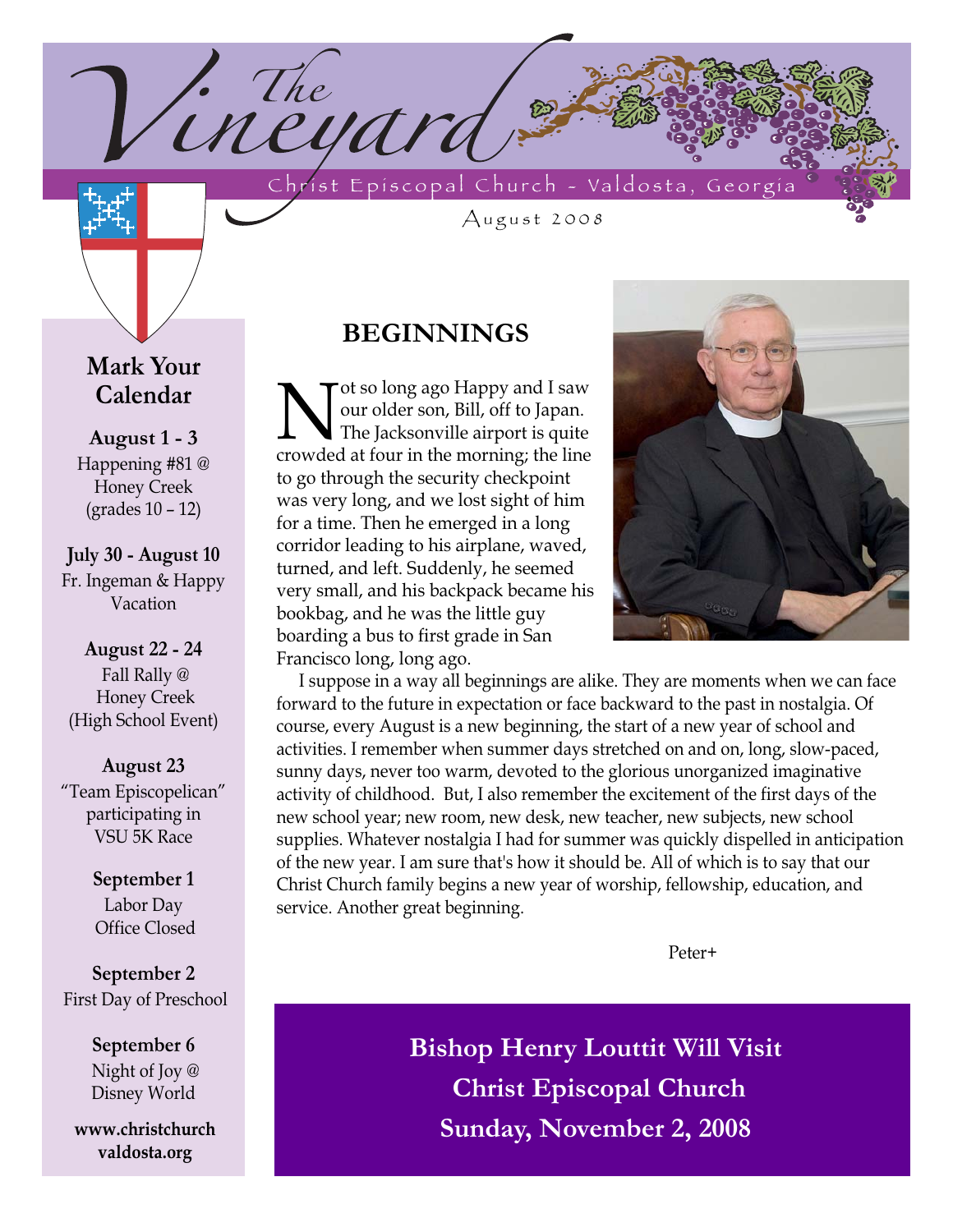

# **The Vineyard On the Web**

*The Vineyard* is posted to the Christ Church Valdosta Web site in color at <www.christchurchvaldosta.org> . Double click *The Vineyard* tab to view this publication.

# **The Vineyard Deadline**

The newsletter deadline is the 15th of the month prior to publication. Send information to <juliacariail@ bellsouth.net> or phone 229-559-7329.

### **Christ Episcopal Church**

The Rt. Rev. Henry I. Louttit, Bishop of Georgia The Rev. Peter Ingeman, Rector The Rev. Tar Drazdowski, Priest in Residence Stella Clark, Deacon Patricia Marks, Deacon Molly Greneker, Parish Secretary Amy Creasy, Bookkeeper Sue Ellen Rumstay, Organist Kathy Armstrong, St. Gregory Choir Director

Dr. John Curtis and Maggie Roberts, St. Francis Choir Leaders Julia and Julius Ariail, Newsletter

#### **Vestry**

| Sandra Fletcher    |
|--------------------|
| Phyllis Holland    |
| Pepi Nelson        |
| <b>Bill Nunn</b>   |
| <b>Buddy Pitts</b> |
| Joe Singletary     |
| Al Turner          |
| Sylvia Warrick     |
|                    |

#### **Phone Numbers**

| Church Office       | 242-5115 |
|---------------------|----------|
| The Rev. Ingeman    | 245-0799 |
| The Rev. Drazdowski | 249-0895 |
| Deacon Clark        | 559-6159 |
| Deacon Marks        | 244-5159 |
| Molly Greneker      | 292-8215 |
|                     |          |

**www.christchurchvaldosta.org**

*The Vineyard*, p. 2, August 2008

# **Katie Gamble in the Nursery**

For the past three years Katte<br>
Gamble has kept the Christ<br>
Church Nursery every Sunday<br>
morning and Wednesday night. As **Tor the past three years Katie** Gamble has kept the Christ Church Nursery every Sunday a retired school bus driver for the Valdosta City school system after 22 years, Katie has had a lot of experience with children.

"The first time children come to stay with me in the nursery, they are unsure what to expect, and some of them cry," said Katie. "But, the second time, they don't want to leave when it is time to go," she laughs.

Katie enjoys children of all ages and often encourages the parents about a child's development. She teaches the children to share the toys





Sally Baker



Katie Gamble holds Owen Coggins

and to play gently with the younger children.

"The most children we ever had was last Easter," she laughs. " There

were 26, but there are usually 6 to 8. Even if a parent comes late, I am happy to keep the



children so they can attend church. Sometimes the parents stay a while and talk. I like to know the parents of the children I keep."

Katie attends the Evangel Temple Church on Sunday evenings and Tuesday for Bible study.

The nursery is open from 9 a.m. until 12:30 p.m. on Sundays and from 5:45 p.m. until 7:30 p.m. on Wednesdays.

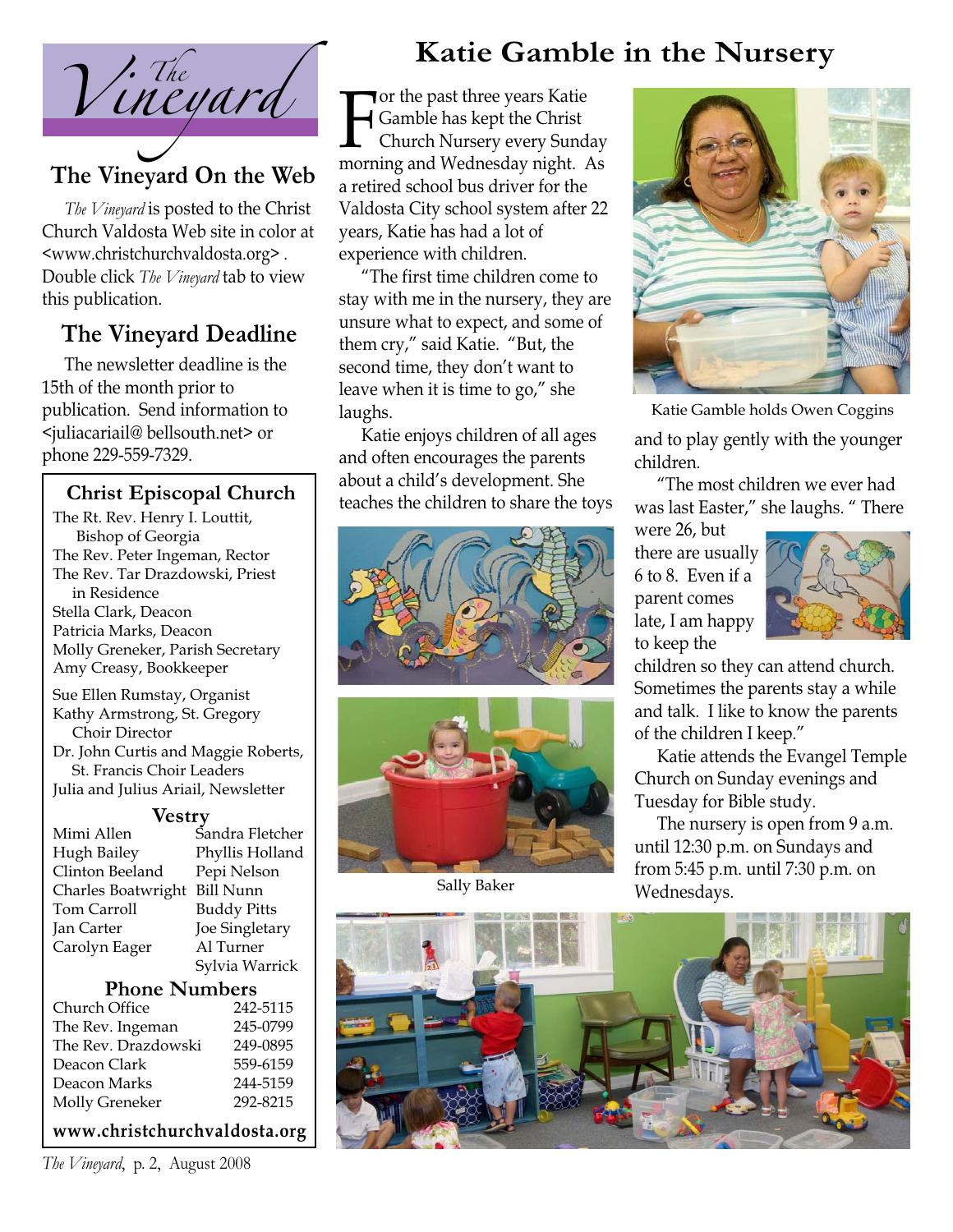# **Christ Episcopal Church Administrative Staff**

**M** administrator for Christ<br>Episcopal Church. That<br>iob title is laughingly explained by administrator for Christ Episcopal Church. That job title is laughingly explained by everyone who comes through the office as the person who knows everything - where it is, how it works, how to fix it, and how much it costs. She can also do several things at once while wearing a beautiful smile.

Molly visited Christ Church in 1981 and joined as a member in 1989 when she moved to Valdosta. She volunteered in 1996 to help in the office, moved to part-time, then became a full-time administrator in the fall of 2001.



Amy Poole Creasy

In addition to office functions, Molly maintains the church records, takes applications for the Christ Church Preschool, orders supplies, produces the newsletters, schedules the acolytes and layreaders, and orders kitchen supplies. Since Father Ingeman schedules his own appointments, Molly leaves him messages or voice mail for returning calls.

"This is the best job ever," said Molly. "I am so blessed to be here. Fr. Ingeman and Happy are like another set of parents. They have nurtured me like their own child."

Molly sings in the choir and has sung at several ordinations. She is a deputy to the next General Convention and was elected at the last Georgia Convention to serve on the Standing Committee of the Diocese of Georgia. She is an honorary member of the Men in Blue as well as a member of the newly formed running team, the Episcopelicans.

"The biggest blessing of my work here was being able to raise John David, my youngest child, in the office," said Molly.

" I literally brought him to work with me when he was a baby," said Molly. " He napped in my office."

"The support of the people at Christ Church during my breast cancer treatments gave me the strength and courage to keep going," she said. "I don't think things would have gone so well without all the prayers and support."

Molly said it is a great advantage to her work that she is an Episcopalian, because she understands the workings of the church.

In the words of her favorite movie, *The Sound of Music*, Molly feels that "somewhere in my youth or childhood, I must have done something good," to be so blessed to have this great job.

Amy Poole Creasy grew up in Valdosta and has been employed by Christ Church as the bookkeeper since August 2004.

Her job description entails maintaining the financial records for the church, filing tax reports, and



Molly Greneker

processing the payroll. She works part-time from 8 a.m. until 2 p.m. Tuesday, Wednesday, and Thursday. She also mails quarterly giving statements to the members who pledge during the annual campaign. She makes the deposits from the monthly checks and weekly collections and maintains the investment and general accounts.

Amy works closely with the Christ Church Treasurer Amber Tanner and provides documents for the yearly audit.

"I love working here," said Amy. "The people are like family. It is a pleasure to come to work."

If you call the church, both Molly and Amy are ready to answer your questions. Call 242-5115 from 8:30 a.m. to 3:30 p.m. any weekday.

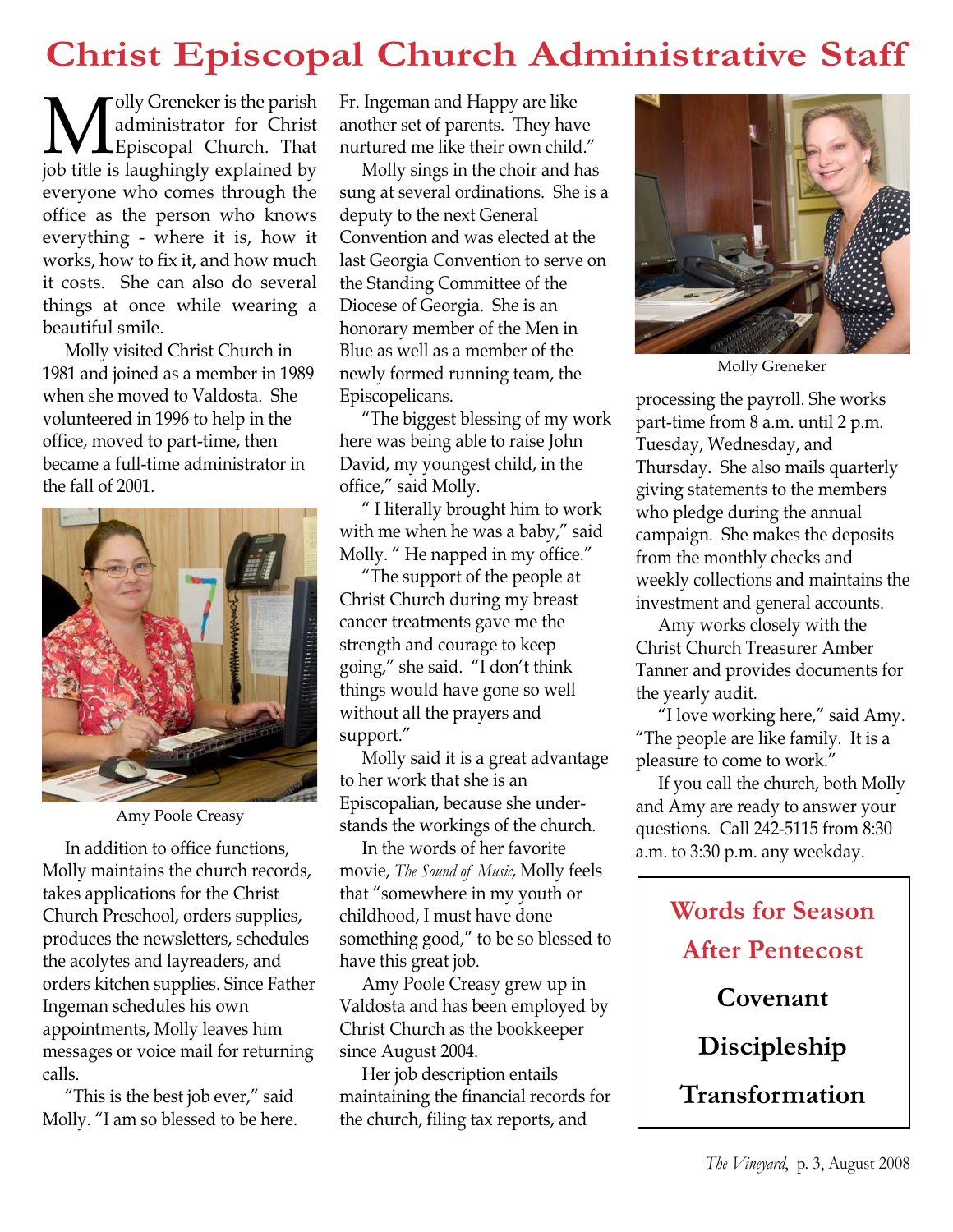# **2008 Dominican Republic Mission Trip**









*The Vineyard*, p. 4, August 2008

Dear Christ Church Family,

On behalf of the 2008 Dominican Mission Team and our partners in El Pedregal, I would like to thank you for your support of this year's team. We were able to accomplish a good deal of work, and Vacation Bible School was a tremendous success. We had between seventy-five and two hundred children each day of VBS.

Our ministry in El Pedregal is making a difference in the lives of the people who live in the community. The church serves as an icon for all who travel on the main street of the community. Healthcare has also improved in the community, and therefore the children are more able to take advantage of the educational opportunities provided by the school.

The children are happy, healthy, and appreciate the opportunities we help to provide for them each and every day.

We will share highlights of our trip in the fall.

Tar+







Additional photos of this event are available at picasaweb.google.com/christchurchvaldosta

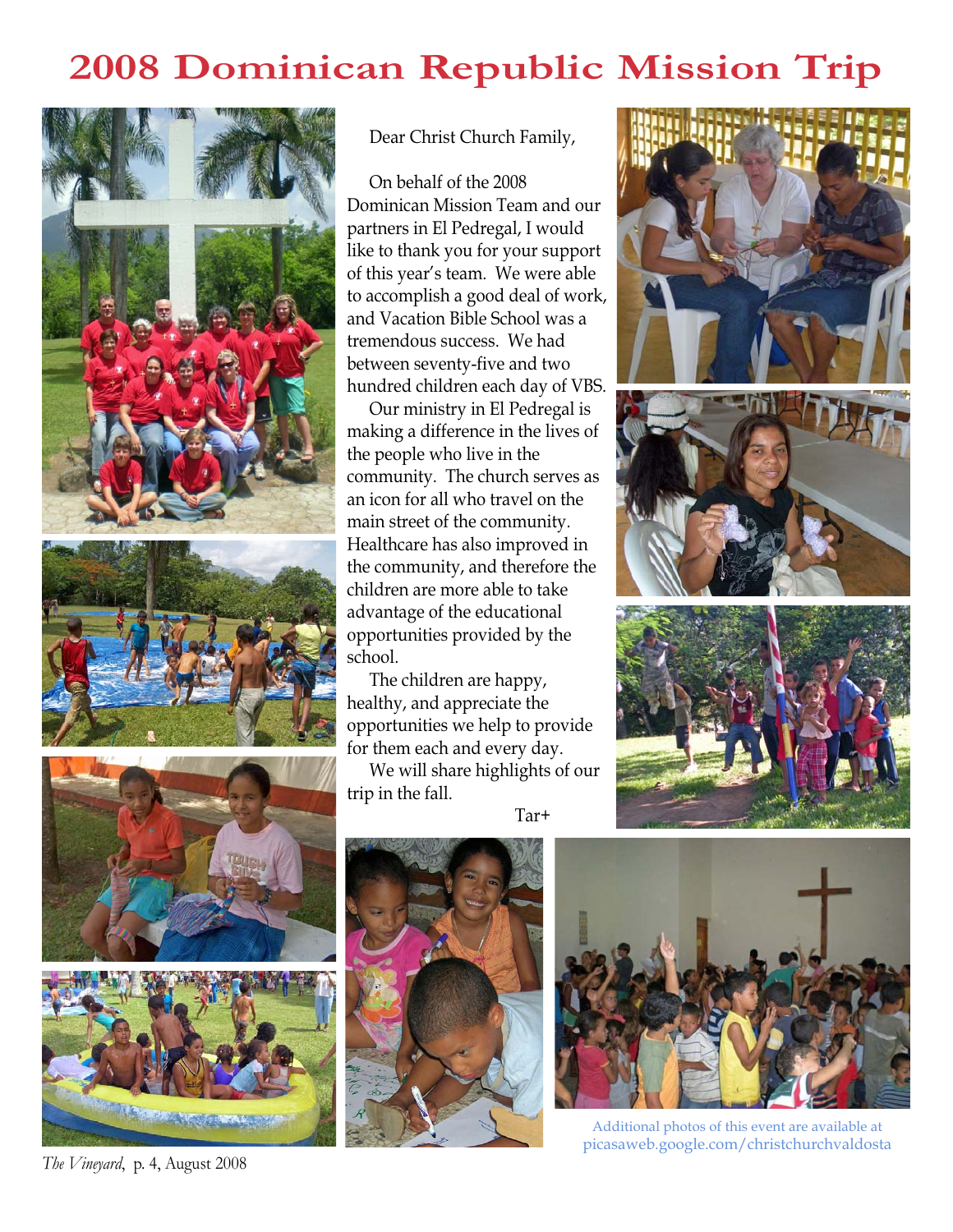# **Special Days Remembered in August**



## **BIRTHDAYS**

- 1 Searcy McClure
- 2 Barbara Parks
- 3 Mimi Harding 4 Tina Johnston
- Sandra Walker
- 5 Eloise Smith
- 7 Rusty McCall
- 8 Erin Macheski-Preston
- 9 Sam Greneker
- 11 Pauline Brown
- 13 Mike Tanner
- 14 Emma Claire Campbell Linda Davis Letourneau
- 15 Donald (Bush) Bryan Lucille White
- 16 Meghann Hummel Patricia Marks
- 17 Katherine Berckman
- 18 Tommy Hatcher
- 19 Allison Curington Maggie Roberts
- 20 Robert Tillman
- 21 Holly Bauer
- Ellis Moser George Thornton 22 Gage Greneker Greg Greneker Josie Parten
	- Christopher Sandbach
- 23 Curt Grieve
- Robert Porter 24 Alex Elliott
- 27 Julius Ariail
	- Andrew Diamond Jackie Griffin
- 28 William Parmelee, Jr. Helen Tucker
- 29 Marty Tucker
- 30 Phyllis Hiers Marie Moser
- Mary Peeples 31 Beth Thornton
	- Marten Weston

#### **BAPTISMAL ANNIVERSARIES**

3 Emily Saeger 4 Gail Hobgood Amy Wisenbaker 6 Jerry DeMott 8 Demitri Lazari Connor Mitchell 9 Elizabeth Hanson 11 Hudson Tanner 14 Natalie Savoie 15 Betty Chason 18 Tayloe Harding George Lazari Katherine Mayer 19 John David Greneker 22 Kathryn Cody

- 
- 25 Andrew Greneker
- Eleanor Parten
- 28 Jacob Diamond



#### **WEDDING ANNIVERSARIES**

- 4 Louis & Jeriann Levy Ed & Katherine Berckman 5 Henry & Sarah Parrish 6 Ken & Electa Ricket
- 8 Thaddeus & Hiroko Agar John & Linda Letourneau
- 11 Joe & Norma Tomberlin
- 15 Hulyn & Janet Smith
- 17 Robert & Sally Alexander
- 21 Nicky & Leanne Balanis John & Meredith Kunath Joe & Tilda Stubbs
- 25 Will & Bonnie Hanson
- 26 Tom & Lee Shafer
- 30 John & Marcia Hummel

If your special day is not included in our calendar, please call the church office at 242-5115 to let us know.

### **Vestry Report from the June 16 Meeting**

- Received report from the treasurer. A \$53,000 gift from the Frances Tillman estate has been moved to the building fund. The current balance in the building fund is approximately \$100,000.
- Approved carpet cleaning for our buildings. Discussed scheduling a cleaning day for the kitchen, especially the pantry.
- Discussed moving all child education programs from Miller House in the fall of 2008. Beth Baker will be asked to assess Louttit Hall and the Preschool for rooms for the classes. Beth will also recommend furniture and supplies that will be needed for these classrooms.



Pepi Nelson, Senior Warden and Clint Beeland, Junior Warden

- Began discussion regarding the Bishop's annual visitation scheduled for November 2. Fr. Peter suggested that we plan a celebration for the Bishop since this may be his final visit.
- Received update from the Facilities Committee. We have received a preliminary report from the Barganier Group. The

report is being reviewed by the committee.

- Received report on the reestablishment of Foyer Groups in the fall. Frances Crawford has agreed to coordinate the groups.
- Received update from Sandra Fletcher regarding her continuing search for a fundraising consultant for the building project.
- Received youth director report regarding plans for a "Drive In Movie Night" and the establishment of a team of walkers/runners who will participate in two races in the fall. Our team will be called the Episcopelicans.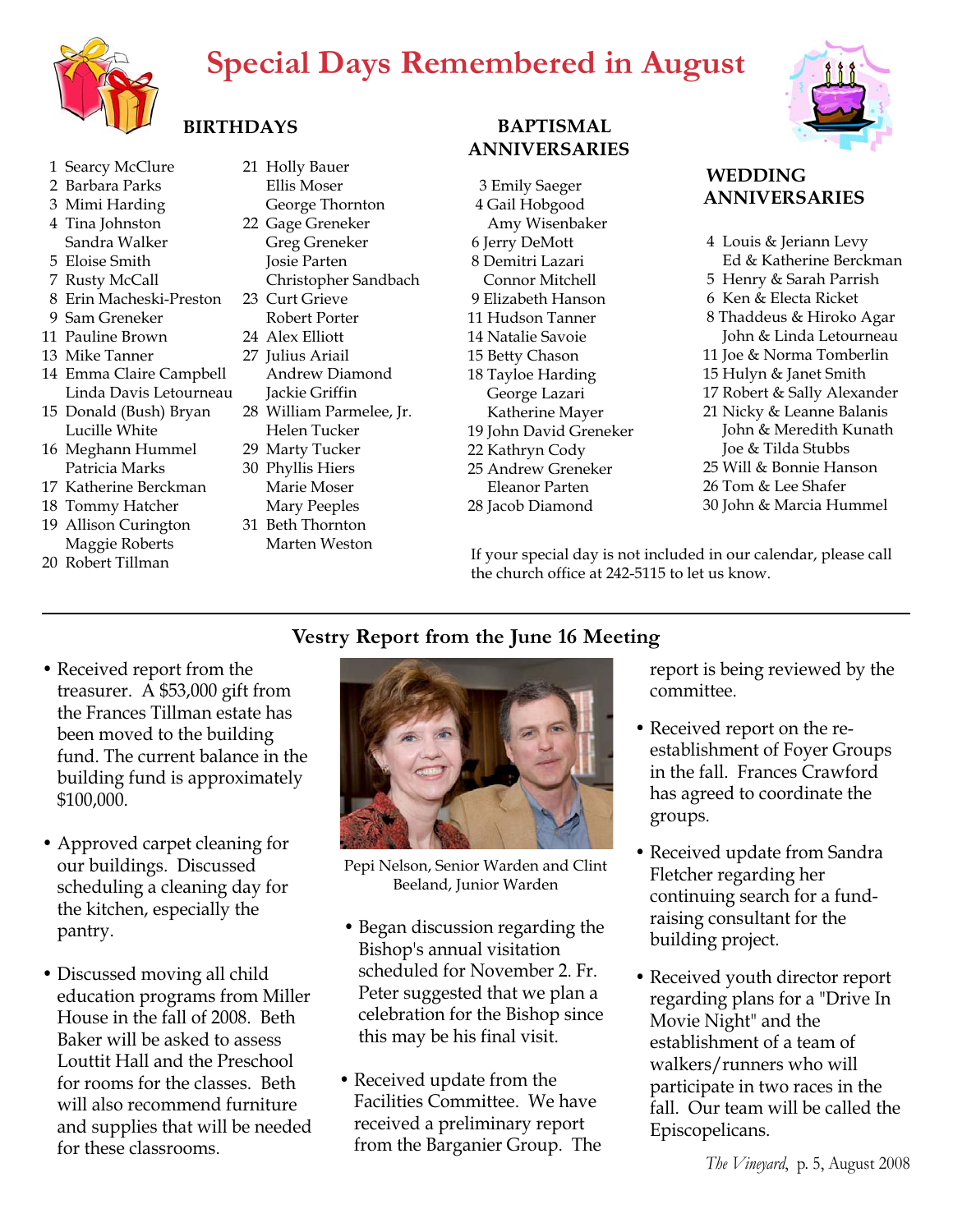

*The Celtic Way Prayer*  (Doubleday, 1997); and *The Celtic Vision* (Ligouri/ Triumph, 1988) By Esther de Waal

Imagine a woman with bobbed hair, long skirt, and sensible shoes, striding across a field in Wales. The sheep look curiously at her—and at us, straggling after her. That was Esther de Waal, leading a pilgrimage some years ago to a Welsh holy well. And that is the same one whose books—*The Celtic Way of Prayer* and *The Celtic Vision* —are propped up on my desk.

Of all that she has written, I love these two, as their dog-eared pages attest. In them, de Waal writes about prayers and blessings from the ordinary folk that inhabited Ireland, the Scottish Highlands, Wales, and Brittany. The translations come from Alexander Carmichael, who, in the

# **The Church Bookshelf** by Patricia Marks

nineteenth-century, traveled through field and wood to record the Celtic oral tradition.

And these prayers do indeed recover the religious imagination, as one of the subtitles promises: they call us to thread prayer through our daily lives, that we may be woven into the fabric of creation. Above all, in their honest and ordinary expressions of love for the Creator and the work of His hands, they invite us to understand that God really does hear the words of our heart, as we go about our lives.

In *The Celtic Way of Prayer*, de Waal writes about the simple prayers that express thankfulness for all things; for the seeds that are sown and the fire in the hearth, for the cow that gives milk and the rising of the sun. These are the prayers of working people, of fishermen who prayed for a blessing on anchor and oars, of farmers who walked into the dawn with plough in hand:

I will go out to sow the seed, In name of Him who gave it growth;

I will place my front in the wind, And throw a gracious handful on high . . .

#### **PRA YERS ONLINE**

**The Mission St. Clare Daily Office** (http://www.mission stclare.com/english/) has a full complement of daily prayers, devotionals, and downloads.

**The Northumbria Community (http://www.northumbriacommun ity.org/PraytheOffice/index.html) offers Celtic daily prayers along with readings and meditations. The community's Mother House is in the Scottish borderlands.** 

**Oremus** (http://www.oremus. org/), an Anglican site, includes links to traditional forms of daily prayer.

**Sacred Space** (http://www. sacredspace.ie/), sponsored by the Irish Jesuits, offers a ten-minute contemplation for each day in the week.

The chapters, illumined by de Waal's Benedictine roots, move from the Trinity to



the Presence of God, from Dark Forces to Saints and Praise. Perhaps the best illustration of the way in which Celtic theology is grounded in the everyday is the prayer she uses to explain the Trinity as both natural and close at hand: Deacon Patricia Marks

- Three folds of the cloth, yet only one napkin is there,
- Three joints in the finger, but still only one finger fair
- Three leaves of the shamrock, yet no more than one shamrock to wear,
- Frost, snow-flakes and ice, all in water their origin share
- Three Persons in God; to one God alone we make prayer.

De Waal's other book, *The Celtic Vision*, is a treasure-trove of prayers and blessings and songs that welcome us into God's own household and take us through ordinary times and momentous times prayers for morning and evening, for farming and fishing, for birth and marriage, sickness and death.

And in words that have been crooned to children, whispered to loved ones, and spoken in comfort to the sick and needy—in words spoken through the centuries by people whose clothing and lifestyle were so different from ours—we feel healing and protection. We recapture what it means to have been created fully human yet graced with God's presence.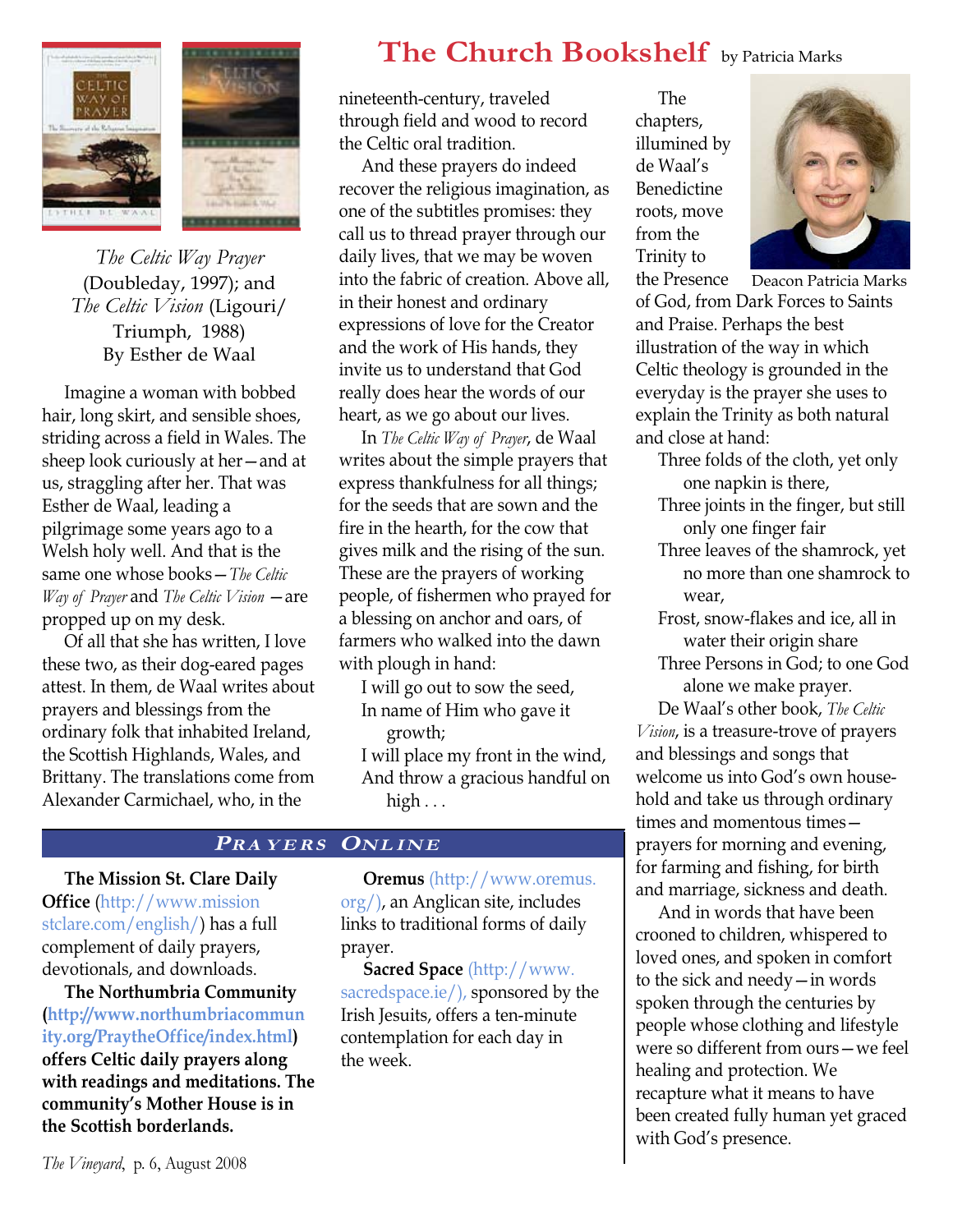# **Around the Parish**



Charles and Carmen Boatright

Commemorating their 50th wedding anniversary, Charles and Carmen Boatright decided to give a table and benches to the church that would be useful and last beyond a transitory party or trip.

"It bothered me that mothers watching children had no place to sit," said Carmen. "I remember watching our daughter Etienne swing as I propped against a tree many years ago."

Members of Christ Church since 1967 when Charles returned from a tour in Vietnam to be stationed at Moody Air Force Base, the Boatrights moved to other duty stations but returned in 1992. The Boatrights also donated a St. Francis



statue to commemorate the St. Francis animal ministry Carmen established with Maria Taylor in 1992.

#### **2008 Episcopal Youth Event**

July 6 -12 in San Antonio, Texas, the 2008 Episcopal Youth Event (EYE), brought together more than 850 high-school-aged young people for the triennial six-day gathering.

The participants from Christ Church were: Rachel Greneker, Thomas Greneker, Elizabeth Hanson, Allison Peaslee, and Jessie Querin representing almost half of the total Diocese of Georgia representation!



Heritage Healthcare of Valdosta awarded Frances Hatcher, a member of Christ Church Valdosta, the 2008 Volunteer of the Year

Frances Hatcher

award. Frances organizes parties and special events including decorations and food for the residents.

"The reward for me is just being there and enjoying their pleasure," said Frances. "The people who work there are the ones who deserve a reward."



Walter Hobgood has been appointed as the lay representative from the **Southwestern** Convocation to serve on the Nominating/

Walter Hobgood

Search Committee for the next diocesan bishop to succeed the Right Reverend Henry Louttit. Fr. Buechner, All Saints Thomasville, serves as the clergy representative.

**Reflections on Camp St. Gregory**

by Happy Ingeman

What could be better than a week at Honey Creek with Bishop Henry and Jan, beautiful breezes, attentive children, glorious music, great counselors, blue



Happy Ingeman

birds nesting, Jack Noble White's music, packages and notes at mail call and no bugs? This year the mid-week Eucharist fell on the 25th of June, and so we celebrated Merry 1/2 Christmas complete with the campers' favorite carols. (Father Peter's favorite carol "It Came Upon The Midnight Clear," was not chosen, but he'll get to sing it in December.)

The highlights of the week for many are the Service of Light on the evening before the closing and the spiritual preparation for that service, the homilies and meditations given by Bishop Louttit and Father Peter. Christmas in June, hundreds of candles at the Service of Light, the beautiful voices of the children all week, and music camp's own Honey Creek song at closing created a wonderful experience and cherished memory.

### **Update from the Facilities Committee**

Chris Faulkner and Jim Bargainer from Bargainer, Davis, Sims are working on Phase I of the master plan. They have returned a draft copy of the interviews to the facilities committee. The facilities committee has reviewed the document, and members are now reviewing it for accuracy with at

least one person that was interviewed from each user group. In August we should receive additional information from Chris and Jim as they work to complete Phase I of the Master Plan. Stay tuned in October for a presentation as we continue with this part of Christ Church's development.